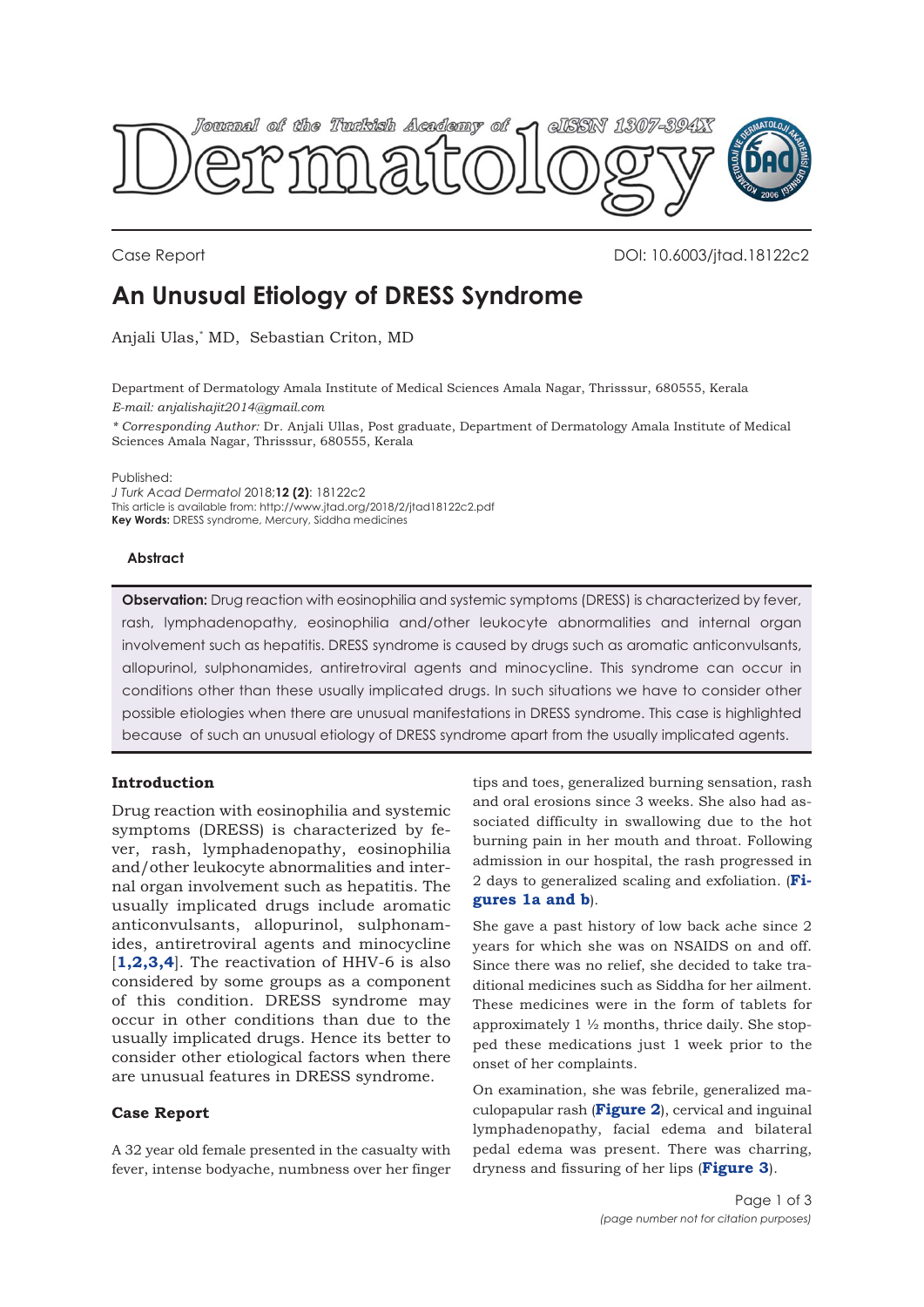#### <span id="page-1-0"></span>*J Turk Acad Dermato*l 2018; **12 (2)**: 18122c2. http://www.jtad.org/2018/2/jtad18122c2.pdf



Figures 1a and b. Pinkish colour and peeling of skin over palm and sole

Oral erosions and muscle tenderness was also present. A clinical diagnosis of drug reaction was suspected, but the unusual symptoms such as peripheral numbness, burning sensation and intense myalgia could not be explained.

On investigations, she was found to have leukocytosis, eosinophilia, elevated liver enzymes. Prior to admission in our hospital she had gone to a local hospital where she was admitted and investigated. Those investigations revealed leukocytosis, eosinophilia (33%), SGOT(101 U/L), SGPT (95 U/L). She was also treated with a short course of steroids. Based on our lab values and clinical prese ntation, a diagnosis of DRESS syndrome was considered but the probable etiological agent beyond Siddha medication couldn't be addressed. She was put on treatment with systemic steroids and other supportive medications.



**Figure 2.** Maculopapular rash on forearm **Figure 3.** Lip charring and fissuring

Following treatment, her skin lesions improved, but the atypical features persisted. These unusual presentations, made us think of an alternative diagnosis. With the history of intake of Siddha medications and with the background knowledge of use of heavy metal powders especially Mercury and lead into these medicines made us suspect the possibility of a heavy metal poisoning. The generalized burning sensation or the "feeling of lying on fire" was the paraesthesia which is a well described neurological manifestation of mercury poisoning. The peripheral numbness was a pointer towards Acrodynia, which is another well established feature of the same. Hot burning pain in her mouth and throat further added to it.

Hence we decided to estimate mercury and lead levels in blood. The interval between estimation and stoppage of medications was about 5 weeks. As expected, her blood mercury levels were above the permissible limits, i.e.10.65ug/dl (Ref.range <3ug/dl). Blood lead levels were normal. Further to establish our diagnosis, the Siddha medicines were also analysed. Mercury level was elevated in them and found to be 10.88ppm in some tablets and 4.43ppm in rest of them, whose permissible limits as per WHO & FDA was 1ppm or less. The tablets revealed the presence of inorganic mercurial salts above the permissible limits.

Hence a final diagnosis of DRESS syndrome due to mercury tainted siddha medication, most likely due to mercury salts directly with associated mercury poisoning was made.

After consultation with the Toxicology Department, chelating agents were decided not to be administered, as mercury has a short half life of just app-